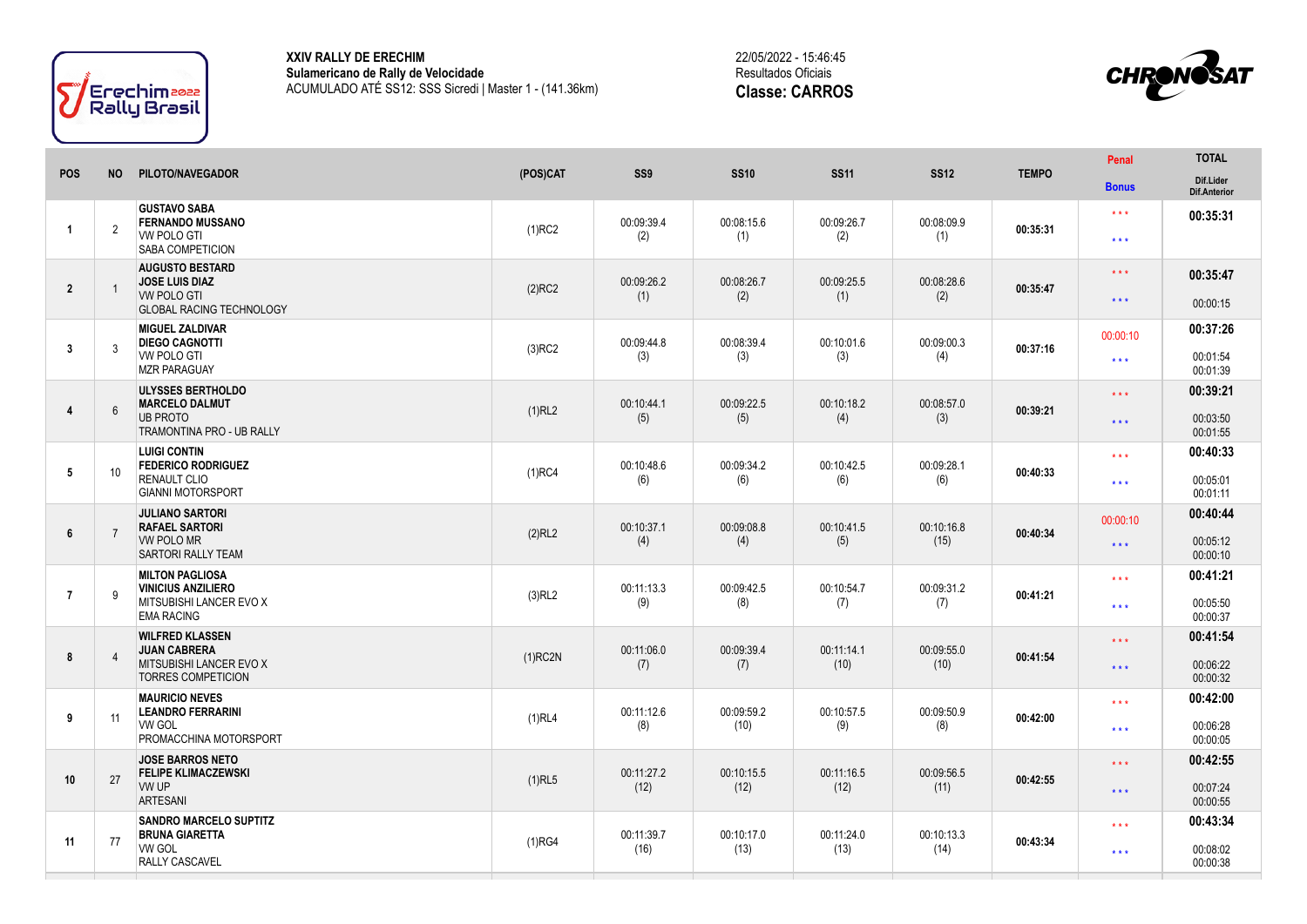| 12 | 69  | <b>CESAR VALANDRO</b><br><b>LUCIVANE BALENA</b><br><b>FIAT PALIO</b><br>RALLY CENTER BEMAJJY                 | $(1)$ RG5 | 00:11:37.9<br>(14) | 00:10:19.2<br>(14) | 00:11:33.0<br>(14) | 00:10:09.6<br>(12) | 00:43:39 | $\star$ $\star$ $\star$<br>$\star$ $\star$ $\star$ | 00:43:39<br>00:08:08<br>00:00:05 |
|----|-----|--------------------------------------------------------------------------------------------------------------|-----------|--------------------|--------------------|--------------------|--------------------|----------|----------------------------------------------------|----------------------------------|
| 13 | 38  | <b>EVANDRO CARBONERA</b><br><b>JEAN PAULO KLEIN</b><br>PEUGEOT 207<br>NOVA ITALIA RS RALLY                   | $(2)$ RL5 | 00:11:40.0<br>(17) | 00:10:35.0<br>(17) | 00:11:41.2<br>(16) | 00:10:18.8<br>(17) | 00:44:15 | $\star$ $\star$ $\star$<br>$\star$ $\star$ $\star$ | 00:44:15<br>00:08:43<br>00:00:35 |
| 14 | 30  | <b>FERNANDO SOLIMANN</b><br><b>FELIPE SOLIMANN</b><br><b>FORD KA</b><br><b>SOLIMANN RACING</b>               | (1)RG3    | 00:12:02.1<br>(20) | 00:10:28.6<br>(16) | 00:11:36.4<br>(15) | 00:10:11.2<br>(13) | 00:44:18 | $\star\star\star$<br>$\star$ $\star$ $\star$       | 00:44:18<br>00:08:46<br>00:00:03 |
| 15 | 80  | <b>LUIS AFONSO TEDESCO</b><br><b>SIDNEI BROERING</b><br><b>FIAT PALIO</b><br><b>TEDRACING SPORT</b>          | $(2)$ RC4 | 00:11:57.8<br>(19) | 00:10:25.8<br>(15) | 00:11:14.3<br>(11) | 00:10:42.0<br>(21) | 00:44:19 | $\star\star\star$<br>$\star \star \star$           | 00:44:19<br>00:08:48<br>00:00:01 |
| 16 | 217 | RAFAEL CABELLO<br><b>RAFAEL KARPINSKI</b><br><b>VW GOL</b><br>AFA NO RALLY GAUCHO                            | (2)RG5    | 00:12:17.6<br>(22) | 00:10:48.1<br>(18) | 00:11:56.9<br>(18) | 00:10:30.0<br>(19) | 00:45:32 | $\star\star\star$<br>$***$                         | 00:45:32<br>00:10:01<br>00:01:12 |
| 17 | 28  | <b>TIAGO KLIMACZEWSKI</b><br><b>JOSIANE KLIMACZEWSKI</b><br><b>FIAT PALIO</b><br>PANAMBI RALLY TEAM          | $(3)$ RG5 | 00:12:37.0<br>(26) | 00:10:59.4<br>(20) | 00:12:11.9<br>(20) | 00:10:34.0<br>(20) | 00:46:22 | $\star\star\star$<br>$\star \star \star$           | 00:46:22<br>00:10:50<br>00:00:49 |
| 18 | 26  | <b>LUCIANO AMERICO</b><br>PIERO SOUZA BAIOCCHI<br>PEUGEOT 206<br><b>RTONE</b>                                | $(3)$ RL5 | 00:12:45.4<br>(28) | 00:11:17.8<br>(23) | 00:12:09.0<br>(19) | 00:10:27.1<br>(18) | 00:46:39 | $\star$ $\star$ $\star$<br>$***$                   | 00:46:39<br>00:11:07<br>00:00:17 |
| 19 | 33  | <b>MARCOS DEBIEN</b><br><b>LEONARDO CARBONERA</b><br>VW UP<br>PROMACCHINA MOTORSPORT                         | $(4)$ RL5 | 00:12:32.7<br>(25) | 00:11:32.6<br>(26) | 00:12:15.5<br>(21) | 00:11:00.6<br>(22) | 00:47:21 | $\star\star\star$<br>$\star$ $\star$ $\star$       | 00:47:21<br>00:11:49<br>00:00:42 |
| 20 | 71  | <b>LUCIANO FLECK</b><br><b>THIAGO OSTERNACK</b><br>VW UP<br>PROMACCHINA MOTORSPORT                           | $(5)$ RL5 | 00:12:32.2<br>(24) | 00:13:15.4<br>(30) | 00:11:41.5<br>(17) | 00:10:17.5<br>(16) | 00:47:46 | $\star$ $\star$ $\star$<br>$\star$ $\star$ $\star$ | 00:47:46<br>00:12:15<br>00:00:25 |
| 21 | 239 | <b>CLAUDIO ROSSI</b><br><b>EDUARDO TONIAL</b><br>MITSUBISHI LANCER EVO X<br><b>SCUDERIA ROSSI RALLY</b>      | $(4)$ RL2 | 00:18:20.3<br>(34) | 00:09:50.6<br>(9)  | 00:10:57.3<br>(8)  | 00:09:21.7<br>(5)  | 00:48:29 | $\star\star\star$<br>$\star$ $\star$ $\star$       | 00:48:29<br>00:12:58<br>00:00:43 |
| 22 | 8   | <b>ALEXANDRE FIGUEREDO</b><br><b>VINICIUS ZAVIERUCKA</b><br>MITSUBISHI LANCER EVO X<br><b>ACSA RALLY 4X4</b> | $(5)$ RL2 | 00:11:22.0<br>(10) | 00:10:04.3<br>(11) | 00:17:16.1<br>(25) | 00:09:53.9<br>(9)  | 00:47:26 | 00:01:10<br>$***$                                  | 00:48:36<br>00:13:04<br>00:00:06 |
| 23 | 47  | <b>FELIPE KRINDGES</b><br><b>IGOR MARCANTI</b><br>VW GOL<br>AFA NO RALLY GAUCHO                              | (2)RG3    | 00:13:04.6<br>(29) | 00:11:21.7<br>(24) | 00:12:47.9<br>(22) | 00:11:31.4<br>(23) | 00:48:35 | 00:00:10<br>$***$                                  | 00:48:45<br>00:13:14<br>00:00:09 |
| 24 | 95  | <b>LUCIANO CASSOL</b><br><b>MARLON ZILL</b><br><b>FIAT PUNTO</b><br><b>SCORPUS RALLY</b>                     | (3)RG3    | 00:13:22.5<br>(31) | 00:11:28.3<br>(25) | 00:13:53.3<br>(24) | 00:11:51.8<br>(24) | 00:50:35 | $\star$ $\star$ $\star$<br>$***$                   | 00:50:35<br>00:15:04<br>00:01:50 |
| 25 | 37  | <b>ELTON BORGES</b><br><b>EDIVAN FELIPE E</b>                                                                | $(4)$ RG3 | 00:13:20.8<br>(30) | 00:12:23.2<br>(27) | 00:13:16.6<br>(23) | 00:11:54.0<br>(25) | 00:50:54 | $\star$ $\star$ $\star$                            | 00:50:54                         |
|    |     |                                                                                                              |           |                    |                    |                    |                    |          |                                                    |                                  |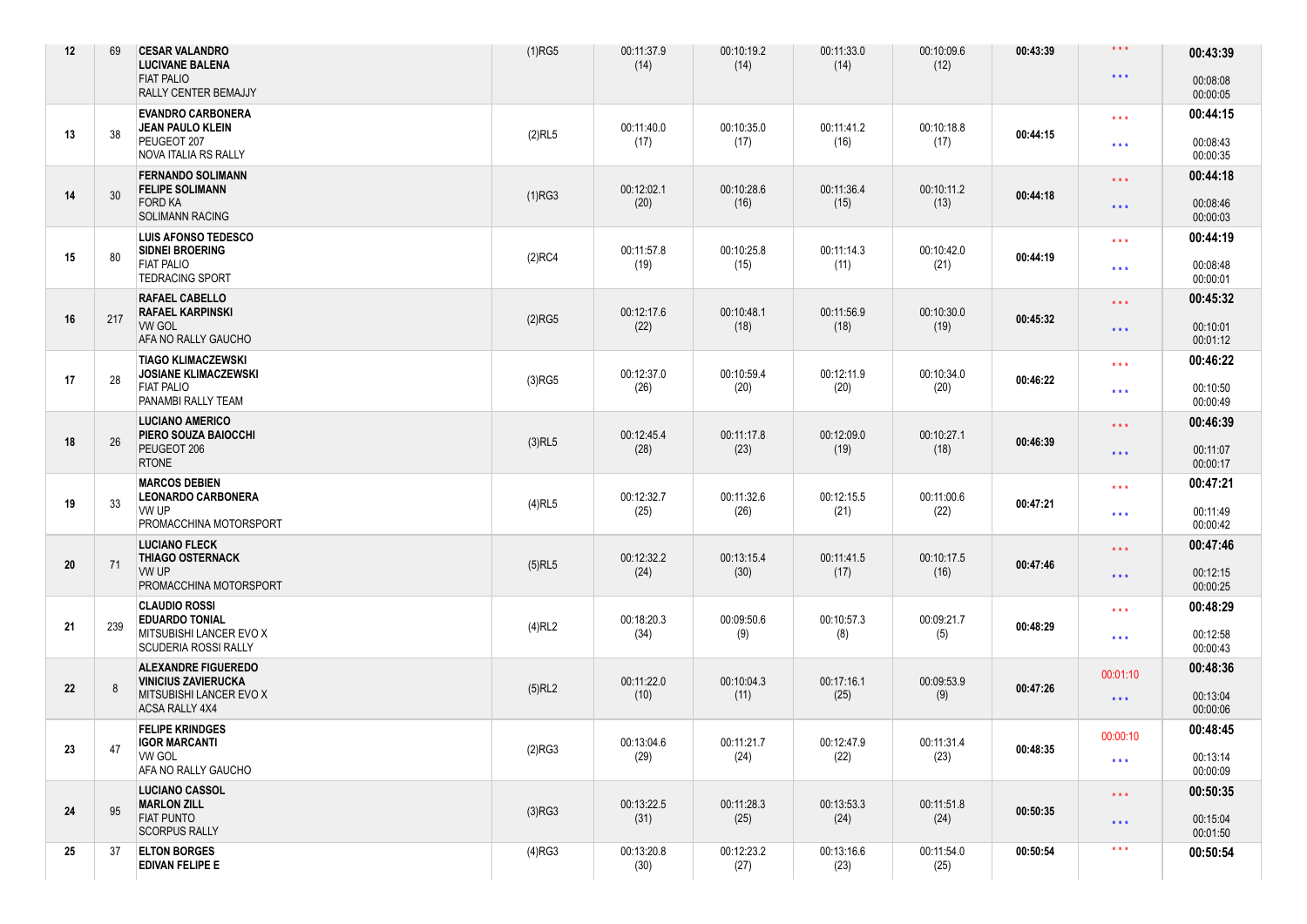|            |    | <b>VW GOL</b><br><b>ACER RALLY</b>                                                                     |            |                         |                         |                         |                         |                   | $\star \star \star$                      | 00:15:23<br>00:00:18             |
|------------|----|--------------------------------------------------------------------------------------------------------|------------|-------------------------|-------------------------|-------------------------|-------------------------|-------------------|------------------------------------------|----------------------------------|
| 26         | 18 | <b>LUIS EDUARDO STEDILE</b><br><b>CARLOS ENRIQUE LAMBERT MOR</b><br><b>RENAULT CLIO</b>                | $(3)$ RC4  | 00:16:39.5<br>(32)      | 00:10:58.2<br>(19)      | 00:18:18.7<br>(26)      | 00:12:00.5<br>(26)      | 00:57:56          | $\star\star\star$<br>$\star\star\star$   | 00:57:56<br>00:22:25             |
| 27         | 15 | <b>UB RALLY</b><br><b>CARLOS ALBERTO CATIVELLI</b><br><b>TOMAS GABRIEL ALVAREZ</b><br>VW GOL           | $(4)$ RC4  | 00:18:15.4<br>(33)      | 00:12:30.7<br>(28)      | 00:23:32.8<br>(27)      | 00:12:39.4<br>(27)      | 01:06:58          | $* * *$                                  | 00:07:02<br>01:06:58<br>00:31:26 |
|            |    | CHIAVAZZA RALLY TEAM<br><b>VANDERLEI CARMINATTI</b>                                                    |            |                         |                         |                         |                         |                   | $\star \star \star$                      | 00:09:01                         |
| NC         | 21 | <b>MARCO MARINI</b><br>CHEVROLET CELTA<br><b>RC RACING - PNEUBEST</b>                                  | (NC)RL4    | 00:12:04.5<br>(21)      | 00:11:04.2<br>(21)      | $\star$ $\star$ $\star$ | $\star$ $\star$ $\star$ | $***$             | $\star\star\star$<br>$* * *$             | $\star\star\star$                |
| <b>NC</b>  | 23 | <b>GUNTER HINKELMANN</b><br><b>ANDRE F MUNIZ ALVES</b><br><b>RENAULT SANDERO</b><br>POMBO 27 RACING    | (NC)RL4    | 00:12:26.0<br>(23)      | 00:11:16.5<br>(22)      | $\star$ $\star$ $\star$ | $\star$ $\star$ $\star$ | $\star\star\star$ | $* * *$<br>$\star \star \star$           | $***$                            |
| NC         | 31 | <b>TIAGO ANDRADE</b><br><b>MARCIANO ANDRADE</b><br><b>VW GOL</b><br>ANDRADE RALLY TEAM                 | (NC)RG3    | 00:12:42.6<br>(27)      | 00:12:43.1<br>(29)      | $\star$ $\star$ $\star$ | $\star$ $\star$ $\star$ | $***$             | $\star\star\star$<br>$\star\star\star$   | $***$                            |
| <b>NC</b>  | 5  | <b>CESAR PEDOTTI</b><br><b>MARTIN RODRIGUEZ</b><br>MITSUBISHI LANCER EVO X<br>POCHI RALLY TEAM         | (NC)RC2N   | 00:11:24.4<br>(11)      | $\star$ $\star$ $\star$ | $\star$ $\star$ $\star$ | $\star$ $\star$ $\star$ | $***$             | $\star\star\star$<br>$\star \star \star$ | $\star$ $\star$ $\star$          |
| NC         | 12 | <b>MARTIN TOMAS</b><br><b>JUAN PABLO PERNIGOTTI</b><br><b>FORD FIESTA</b><br><b>GTRALLY</b>            | $(NC)$ RC4 | 00:11:34.6<br>(13)      | $\star$ $\star$ $\star$ | $\star$ $\star$ $\star$ | $\star$ $\star$ $\star$ | $***$             | $\star\star\star$<br>$* * *$             | $***$                            |
| <b>NC</b>  | 34 | <b>ALAN CARDOSO</b><br><b>CASSIO NAVARINI</b><br><b>FIAT PALIO</b><br>PANAMBI RALLY TEAM               | (NC)RG3    | 00:11:39.6<br>(15)      | $\star$ $\star$ $\star$ | $\star$ $\star$ $\star$ | $\star$ $\star$ $\star$ | $***$             | $\star\star\star$<br>$* * *$             | $***$                            |
| <b>NC</b>  | 14 | <b>RODRIGO FIALHO</b><br><b>RODRIGO ARBIZA</b><br><b>RENAULT CLIO</b><br><b>GIANNI MOTORSPORT</b>      | $(NC)$ RC4 | 00:11:49.2<br>(18)      | $\star$ $\star$ $\star$ | $\star$ $\star$ $\star$ | $\star$ $\star$ $\star$ | $***$             | $* * *$<br>$* * *$                       | $\star$ $\star$ $\star$          |
| <b>NC</b>  | 16 | <b>RAUL MARCELO FAGUNDEZ</b><br><b>NESTOR ORTEGA</b><br>PEUGEOT 307<br>RAUL MARCELO FAGUNDEZ           | $(NC)$ RC4 | $***$                   | $\star$ $\star$ $\star$ | $***$                   | $\star$ $\star$ $\star$ | $***$             | $* * *$<br>$* * *$                       | $***$                            |
| NC         | 17 | <b>IGNACIO GARDIOL</b><br><b>SEBASTIAN GONZALEZ</b><br><b>RENAULT CLIO</b><br><b>GIANNI MOTORSPORT</b> | $(NC)$ RC4 | $***$                   | $\star$ $\star$ $\star$ | $\star$ $\star$ $\star$ | $\star$ $\star$ $\star$ | $***$             | $\star\star\star$<br>$\star\star\star$   | $***$                            |
| <b>NC</b>  | 19 | <b>VICTOR CORREA</b><br><b>MAICOL SOUZA</b><br>PEUGEOT 207<br>UNIFENAS - RT1                           | (NC)RL5    | $\star$ $\star$ $\star$ | $\star$ $\star$ $\star$ | $\star$ $\star$ $\star$ | $\star$ $\star$ $\star$ | $***$             | $\star\star\star$<br>$\star\star\star$   | $***$                            |
| ${\sf NC}$ | 20 | <b>CLAUDIO SARGINIESKI</b><br><b>MATEUS JOSE PERIN</b><br>CHEVROLET ONIX<br><b>BOYKA RACING</b>        | (NC)RL5    | $***$                   | $\star$ $\star$ $\star$ | $\star$ $\star$ $\star$ | $\star$ $\star$ $\star$ | $***$             | $* * *$<br>$* * *$                       | $***$                            |